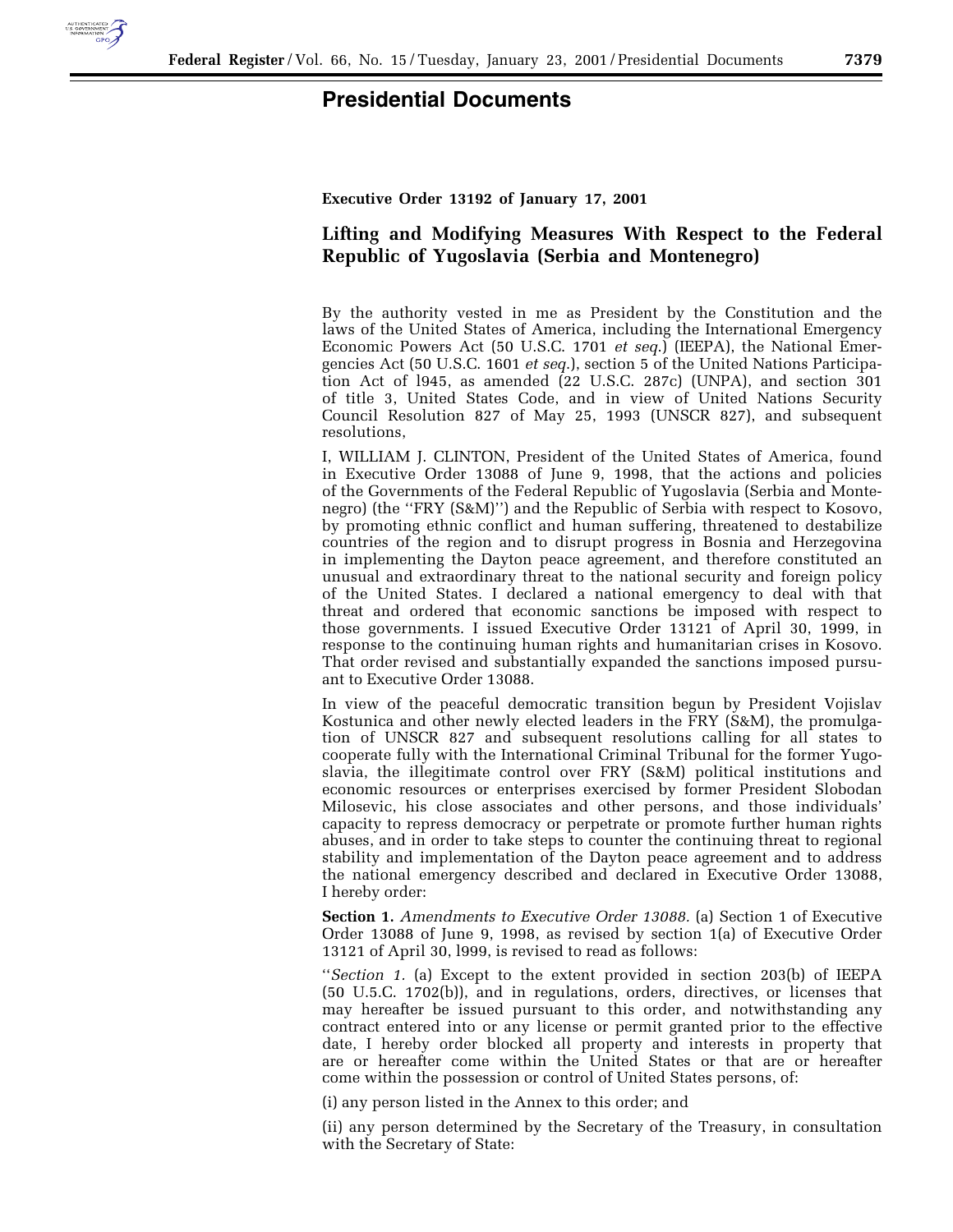(A) to be under open indictment by the International Criminal Tribunal for the former Yugoslavia, subject to applicable laws and procedures;

(B) to have sought, or to be seeking, through repressive measures or otherwise, to maintain or reestablish illegitimate control over the political processes or institutions or the economic resources

or enterprises of the Federal Republic of Yugoslavia, the Republic of Serbia, the Republic of Montenegro, or the territory of Kosovo;

(C) to have provided material support or resources to any person designated in or pursuant to section 1(a) of this order; or

(D) to be owned or controlled by or acting or purporting to act directly or indirectly for or on behalf of any person designated in or pursuant to section 1(a) of this order.

(b) All property and interests in property blocked pursuant to this order prior to 12:01 a.m., eastern standard time, on January 19, 2001, shall remain blocked except as otherwise authorized by the Secretary of the Treasury.''

(b) Section 2 of Executive Order 13088, as replaced by section 1(b) of Executive Order 13121, is revoked and a new section 2 is added to read as follows:

"*Sec. 2.* Further, except to the extent provided in section 203(b) of IEEPA (50 U.S.C. 1702(b)), and in regulations, orders, directives, or licenses that may hereafter be issued pursuant to this order, and notwithstanding any contract entered into or any license or permit granted prior to the effective date, I hereby prohibit any transaction or dealing by a United States person or within the United States in property or interests in property of any person designated in or pursuant to section 1(a) of this order.''

(c) Section 3 of Executive Order 13088 is revoked.

(d) Section 4 of Executive Order 13088, as revised by section 1(c) of Executive Order 13121, is renumbered and revised to read as follows:

''*Sec. 3.* Any transaction by a United States person that evades or avoids, or has the purpose of evading or avoiding,

or attempts to violate, any of the prohibitions set forth in this order is prohibited. Any conspiracy formed to violate the prohibitions of this order is prohibited.''

(e) Section 5 of Executive Order 13088 is renumbered and revised to read as follows:

''*Sec. 4.* For the purposes of this order:

(a) The term ''person'' means an individual or entity;

(b) The term ''entity'' means a partnership, association, trust, joint venture, corporation or other organization; and

(c) The term ''United States person'' means any United States citizen, permanent resident alien, entity organized under the laws of the United States or any jurisdiction within the United States (including foreign branches), or any person in the United States.''

(f) Section 6 of Executive Order 13088 is renumbered and revised to read as follows:

''*Sec. 5.* The Secretary of the Treasury, in consultation with the Secretary of State, is hereby authorized to take such actions, including the promulgation of rules and regulations, and to employ all powers granted to me by IEEPA and UNPA, as may be necessary to carry out the purposes of this order. The Secretary of the Treasury may redelegate any of these functions to other officers and agencies of the United States Government. All agencies of the United States Government are hereby directed to take all appropriate measures within their statutory authority to carry out the provisions of this order.''

(g) A new section 6 is added to Executive Order 13088 to read as follows: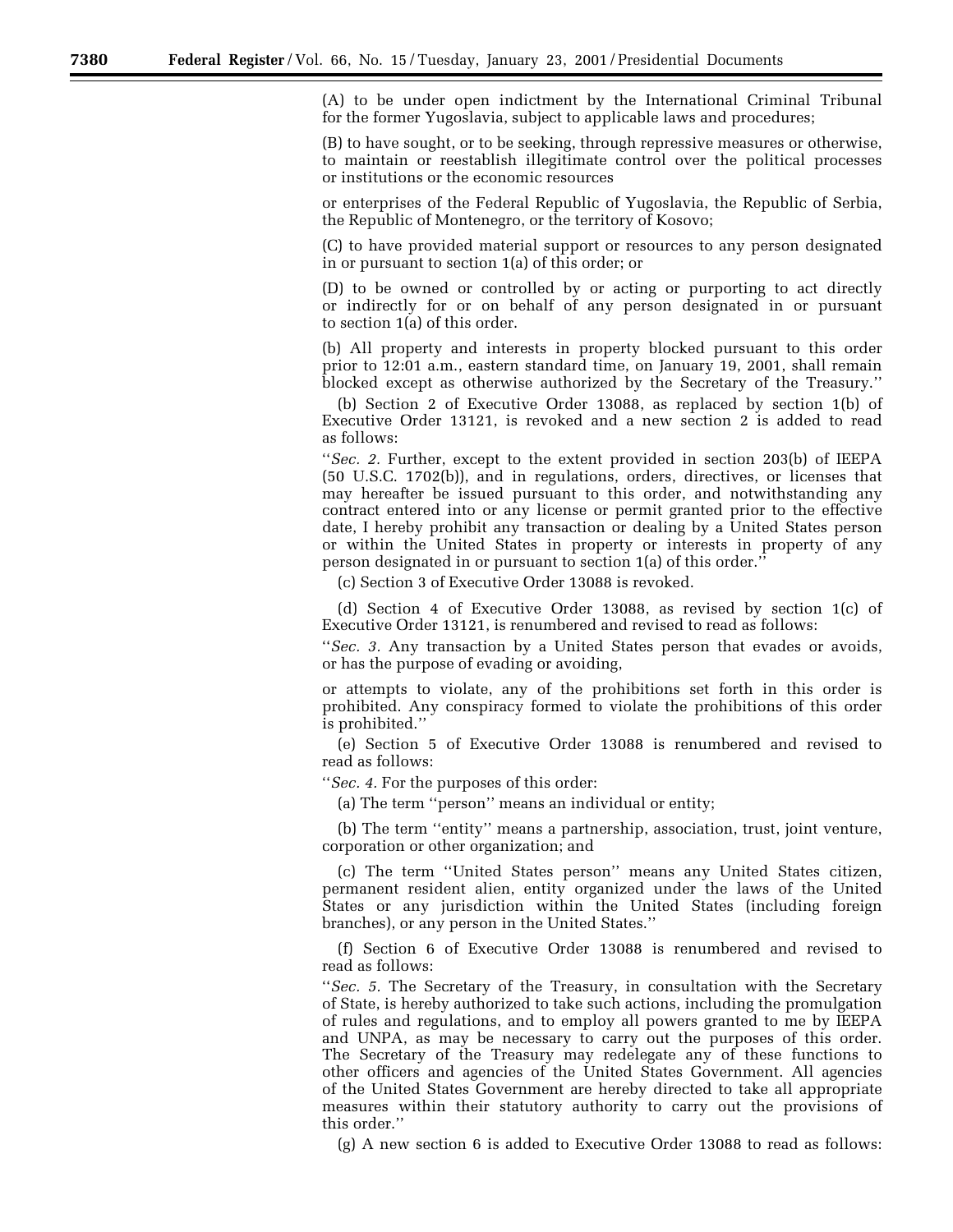''*Sec. 6.* The Secretary of the Treasury, in consultation with the Secretary of State, is hereby authorized to remove any person from the Annex to this order as circumstances warrant.''

(h) Section 7 of Executive Order 13088, as revised by section 1(d) of Executive Order 13121, is revoked.

**Sec. 2.** *Preservation of Authorities.* Nothing in this order is intended to affect the continued effectiveness of any rules, regulations, orders, licenses, or other forms of administrative action issued, taken, or continued in effect heretofore or hereafter under Executive Order 13088, Executive Order 13121, or the authority of IEEPA or UNPA, except as hereafter terminated, modified, or suspended by the issuing Federal agency.

**Sec. 3.** *No Rights or Privileges Conferred.* This order is not intended to create, nor does it create, any right, benefit, or privilege, substantive or procedural, enforceable at law by a party against the United States, its agencies, officers, or any other person.

**Sec. 4.** (a) *Effective Date.* This order is effective at 12:01 a.m. eastern standard time on January 19, 2001.

(b) Transmittal; Publication. This order shall be transmitted to the Congress and published in the **Federal Register**.

William Schutzen

THE WHITE HOUSE, *January 17, 2001.*

Billing code 3195–01–P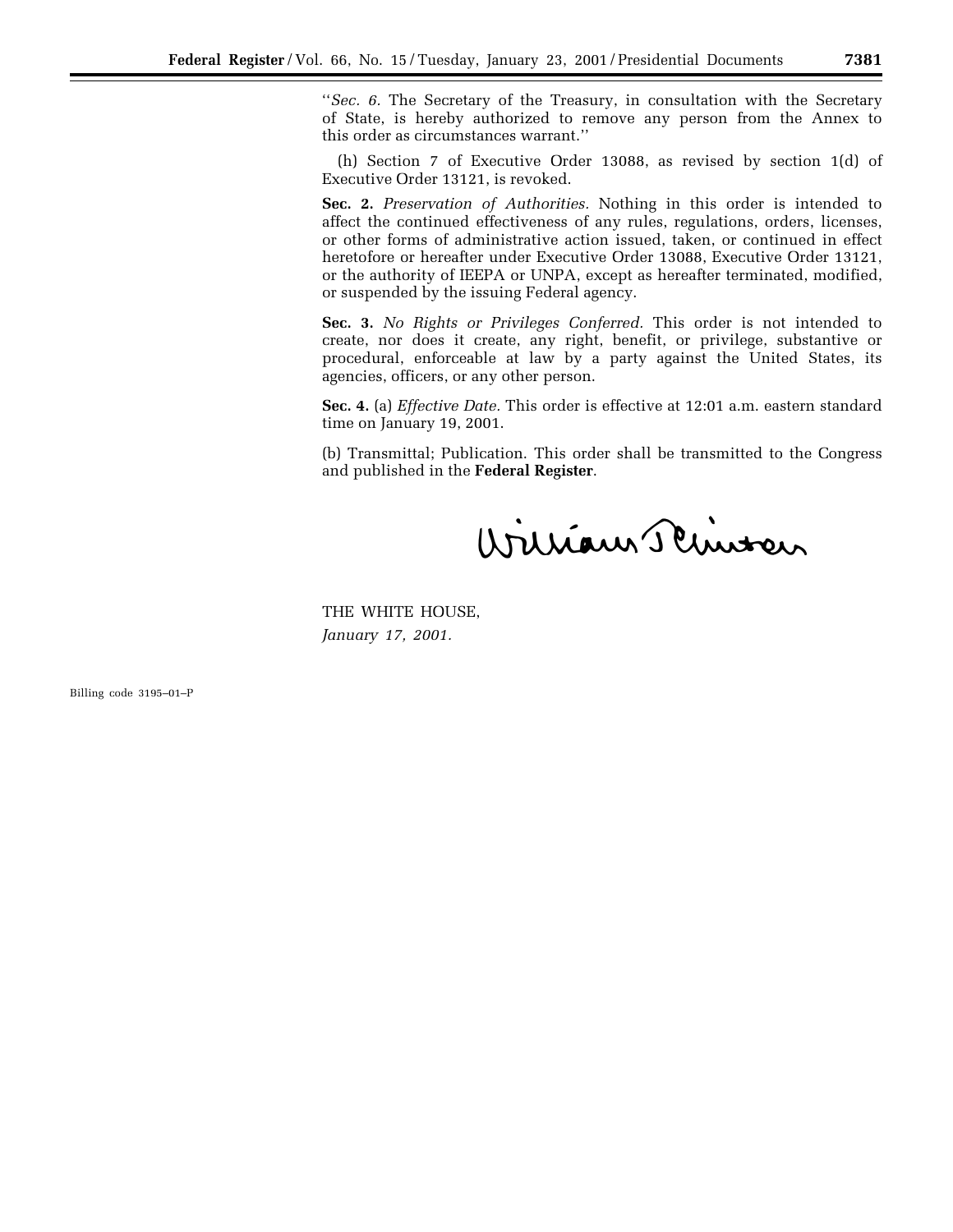## **ANNEX**

| NAME/DPOB (IF AVAILABLE) BACKGROUND |                                                                                    |                                                                                                        |  |
|-------------------------------------|------------------------------------------------------------------------------------|--------------------------------------------------------------------------------------------------------|--|
|                                     | _____________________                                                              |                                                                                                        |  |
|                                     | 1. Acimovic, Slobodan<br>19 Sep 1951<br>2. Albunovic, Veljko<br>3. Baltovski, Mira | Asst. Dir., Beogradska<br>Banka (BB)<br>GM, Pozarevacka Banka AD<br>GM for International Operations at |  |
|                                     | 4. Banovic, Nenad                                                                  | <b>BB</b><br>ICTY indictee                                                                             |  |
|                                     | 28 Oct 1969                                                                        |                                                                                                        |  |
|                                     | 5. Banovic, Predrag<br>28 Oct 1969                                                 | ICTY indictee                                                                                          |  |
| 6.                                  | Borovnica, Goran<br>15 Aug 1965                                                    | ICTY indictee                                                                                          |  |
| 7.                                  | Bozovic, Radoman<br>10 Jan 1953                                                    | ex-Managing Director, GENEX                                                                            |  |
| 8.                                  | Budisin, Radmila<br>3 Mar 1944<br>Srobobran                                        | Gen Mgr, Legal, BB<br>Browncourt trading                                                               |  |
|                                     | 9. Bulatovic, Momir<br>21 Sep 1956                                                 | ex-PM, FRY                                                                                             |  |
|                                     | 10. Cesic, Ranko<br>5 Sept 1964<br>Drvar                                           | ICTY indictee                                                                                          |  |
|                                     | 11. Cvetanovic, Ninoslav<br>1940                                                   | General Director, Rudarsko,<br>Also exec of Bor Mining                                                 |  |
|                                     | 12. Djakovic, Milan<br>5 Oct 1937                                                  | Director of NIS Jugopetrol                                                                             |  |
|                                     | 13. Fustar, Dragan<br>28 Mar 1956                                                  | ICTY indictee                                                                                          |  |
|                                     | 14. Gajic-Milosevic, Milica<br>1970                                                | Milosevic family<br>daughter-in-law                                                                    |  |
|                                     | 15. Galovic, Predrag                                                               | GM Jugobanka AD and ex-Asst. FRY<br>Minister for the Economy                                           |  |
|                                     | 16. Gruban, Momcilo<br>19 June 1961                                                | ICTY indictee                                                                                          |  |
|                                     | 17. Janjic, Stanisa<br>10 Mar 1948                                                 | Dir of JUMKO Holding,<br>Member, SPS Main Committee                                                    |  |
|                                     | 18. Jankovic, Gojko<br>31 Oct 1954                                                 | ICTY indictee                                                                                          |  |
|                                     | 19. Jankovic, Tomislav<br>20. Jocic, Vladislav<br>21. Josic, Milan                 | Galenika Board President<br>GM, Sabacka Banka AD<br>GM, Loznicka Banka AD                              |  |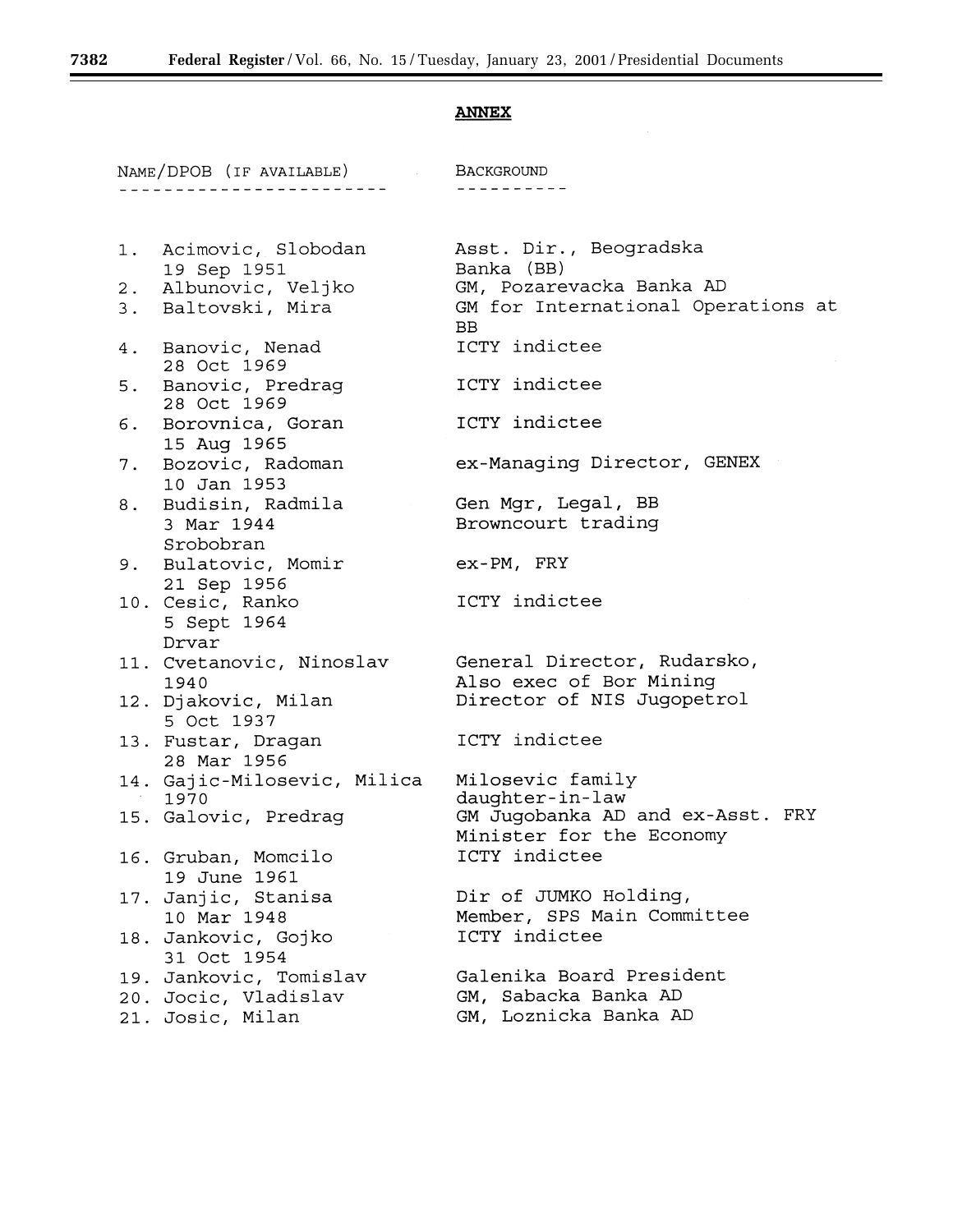| 22. Karadzic, Radovan<br>19 June 1945                                            | ICTY indicate                                                                                          |
|----------------------------------------------------------------------------------|--------------------------------------------------------------------------------------------------------|
| Petnica, Montenegro<br>23. Karic, Palmira Bogoljub<br>17 Jan 1954<br>Pec, Kosovo | Businessman, ex-Min. without<br>Portfolio, Serbia                                                      |
| 24. Kertes, Mihail<br>29 Aug 1947<br>Palanka, Vojvodina                          | ex-Director, FRY Customs                                                                               |
| 25. Klipa, Dusan<br>9 Apr 1943 Sabac                                             | Dir-Gen, Zorka                                                                                         |
| 26. Knezevic, Dusan<br>23 June 1955<br>Orlovci                                   | ICTY indictee                                                                                          |
| 27. Lukic, Milan<br>6 Sep 1967<br>Foca, Bosnia-Herz.                             | ICTY indictee                                                                                          |
| 28. Lukic, Sredoje<br>5 April 1961<br>Visegrad, Bosnia-Herz.                     | ICTY indictee                                                                                          |
| 29. Maljkovic, Nebojsa<br>4 Sep 1954                                             | Member, JUL directorate,<br>ex-FRY Dep. PM, ex-FRY Min<br>Cooperation, Pres., Dunav Insurance          |
| 30. Marinic, Zoran<br>6 June 1963<br>Busovaca                                    | ICTY indictee                                                                                          |
| 31. Marjanovic, Mirko<br>27 Jul 1937<br>Knin, Croatia                            | ex-Serbian PM                                                                                          |
| 32. Markovic, Mirjana<br>10 Jul 1942                                             | Milosevic family,<br>wife                                                                              |
| 33. Markovic, Momir                                                              | Private banker, ex-deputy governor<br>of National Bank of Yugoslavia<br>(NBJ), editor of Velika Srbija |
| 34. Markovic, Radomir<br>1946 or 1947                                            | Head of RDB, chief of<br>intelligence                                                                  |
| 35. Markovic, Vladimir                                                           | JUL member, Gen. Dir. Merima<br>Chemical                                                               |
| 36. Markovic, Zoran<br>37. Martic, Milan<br>18 Nov 1954<br>Zagrovic              | Executive Director of BB<br>ICTY indictee                                                              |
| 38. Mejakic, Zeljko<br>2 Aug 1964<br>Petrov Gaj                                  | Other ICTY indictee                                                                                    |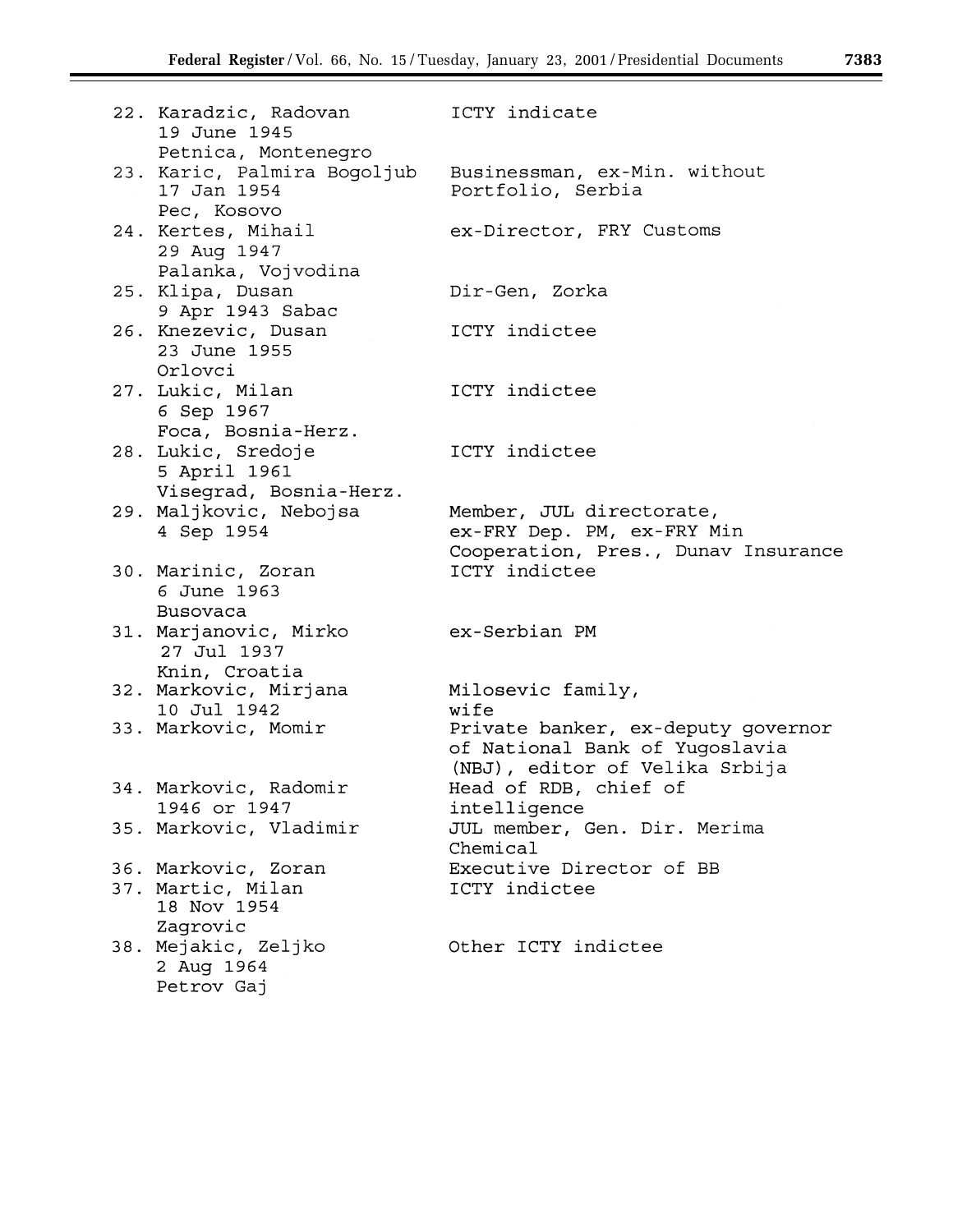▀

| 39. Milacic, Borislav<br>13 May 1953                         | Minister of Finance, Serbia                                          |
|--------------------------------------------------------------|----------------------------------------------------------------------|
| 40. Milanovic, Dafina                                        | ex-Pres., Dafiment Bank                                              |
| 41. Milosevic, Borislav<br>1936                              | Milosevic family,<br>brother                                         |
| 42. Milosevic, Marija<br>1965                                | Milosevic family,<br>daughter                                        |
| 43. Milosevic, Marko<br>2 Jul 1974                           | Milosevic family,<br>son                                             |
| 44. Milosevic, Milanka                                       | Milosevic family,<br>sister-in-law                                   |
| 45. Milosevic, Slobodan<br>20 Aug 1941<br>Pozarevac          | ex-President of FRY,<br>ICTY indictee                                |
| 46. Milutinovic, Milan<br>19 Dec 1942                        | President, Serbia,<br>ICTY indictee                                  |
| Belgrade<br>47. Mitrovic, Borislav                           | ex-Sec. Gen., President's                                            |
| 48. Mitrovic, Zeljko                                         | Secretariat<br>Owner of TV Pink, member,                             |
| 31 May 1967                                                  | JUL directorate                                                      |
| 49. Mladic, Ratko<br>12 Mar 1943<br>Bozinovici, Bosnia-Herz. | ICTY indictee                                                        |
| 50. Mrksic, Milan<br>20 July 1947                            | ICTY indictee                                                        |
| 51. Ojdanic, Dragoljub<br>1 Jun 1941                         | ex-Minister of Defense,<br>ICTY indictee                             |
| Ravni, Cajetina                                              |                                                                      |
| 52. Paunovic, Radisav                                        | Gen. Mgr of Izvozna Banka AD                                         |
| 53. Pavkovic, Nebojsa<br>10 Apr 1946                         | Chief of General Staff, Army                                         |
| Senjski Rudnik, Despotovac Mun., Pozarevac                   |                                                                      |
|                                                              | 54. Penezic, Branislav (Gen. Mgr of Dunav Banka AD                   |
|                                                              | 55. Petrovic, Radoje (Gen. Mgr for international payments)<br>for BB |
| 56. Radenkovic, Ljiljana                                     | Anglo-Yugo Bank London,<br>Antexol Trading Ltd, Cyprus               |
| 57. Radic, Miroslav<br>1 Jan 1961                            | ICTY indictee                                                        |
| 58. Rahman, Pavle                                            | Gen. Mgr for Funds and Liquidity<br>for Beogradska Banka             |
| 59. Rajic, Ivica<br>5 May 1958<br>Johovac                    | ICTY indictee                                                        |